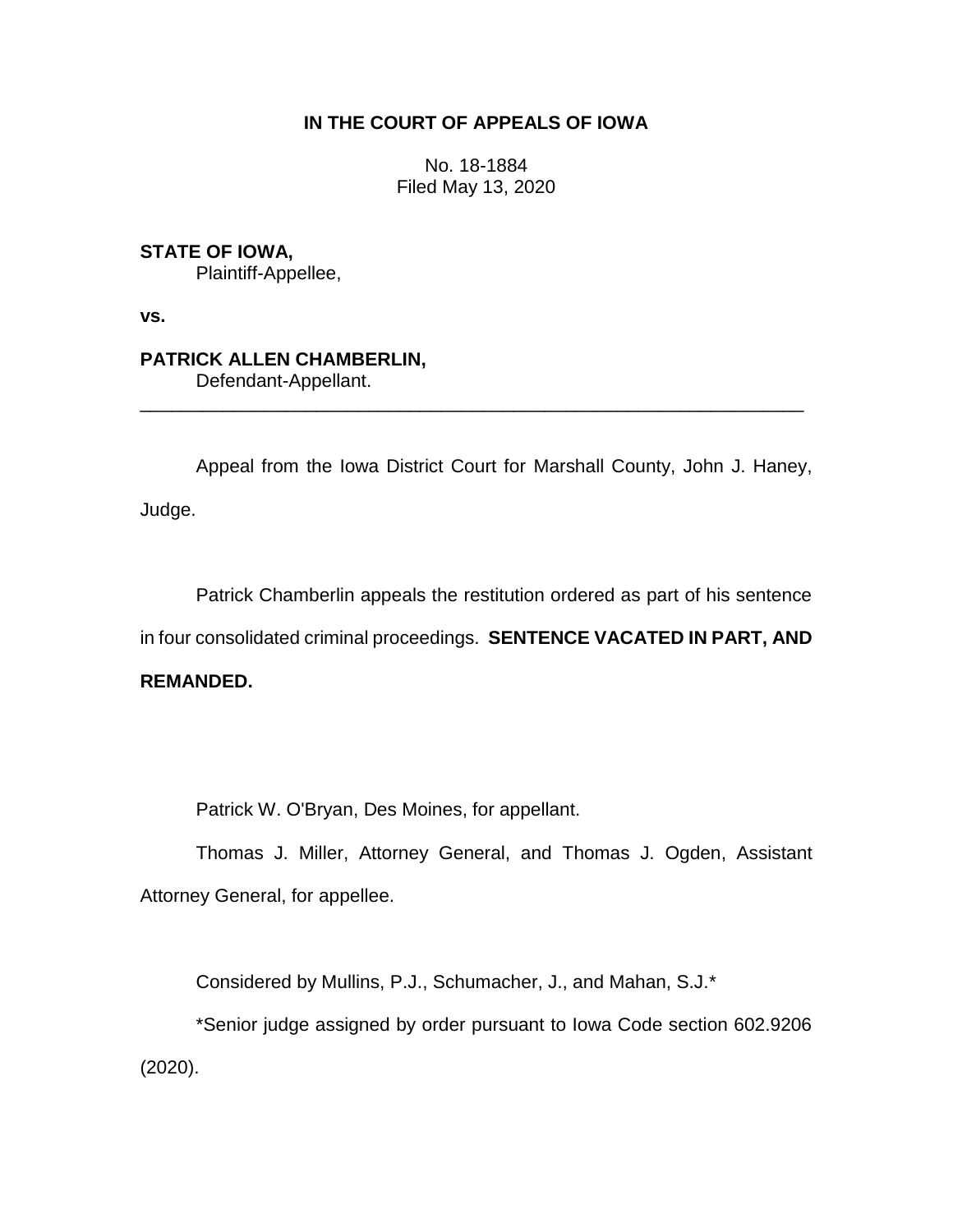## **MAHAN, Senior Judge.**

 $\overline{a}$ 

Patrick Chamberlin pled guilty to theft in the first degree, assault with intent to inflict a serious injury, and two counts of unlawful use of a credit card. In a consolidated sentencing order, the district court imposed prison terms and ordered Chamberlin to pay "court costs" and "restitution" without having the total amounts available and not having assessed his reasonable ability to pay. After sentencing, the sheriff submitted a claim for jail fees in the amount of \$23,448.74.<sup>1</sup>

On appeal, Chamberlin contends the district court erred in ordering him to pay correctional fees without knowing the extent of those costs and without determining his reasonable ability to pay. The State argues his claim is not ripe for our review because the district court "never entered an order approving the sheriff's application for fees."<sup>2</sup>

Chamberlin's argument is correct under *State v*. *Albright*, 925 N.W.2d 144 (Iowa 2019). The district court can only order restitution for court costs, including correctional fees, to the extent the offender is reasonably able to pay.<sup>3</sup> *See* Iowa Code § 910.2 (2017); *Gross*, 935 N.W.2d at 702 ("[N]o award of reasonable-ability-

 $1$  The form stated the claim was "[p]ursuant to Iowa Code, section 910, and/or 356." Iowa Code section 356.7 allows the sheriff to elect whether to enforce the claim as restitution under chapter 910 or as a civil money judgment under chapter 626. When the sheriff does not include a request to include jail fees within restitution, the district court is not required to consider the defendant's reasonable ability to pay in assessing those costs. *See State v*. *Gross*, 935 N.W.2d 695, 702–03 (Iowa 2019). On remand, the district court should clarify the nature of the sheriff's claim. 2 "After *Albright*, the supreme court has repeatedly considered restitution orders that would not be final under the State's reasoning." *Cf*. *State v*. *Leonard*, No. 17- 1994, 2020 WL 564652, at \*2 (Iowa Ct. App. Feb. 5, 2020) (citing cases).

<sup>3</sup> Because the district court's sentencing order predated *Albright*, the court did not have guidance on filing temporary, supplemental, and permanent orders, and the court did not clarify that the restitution order was temporary. *See* 925 N.W.2d at 160–62.